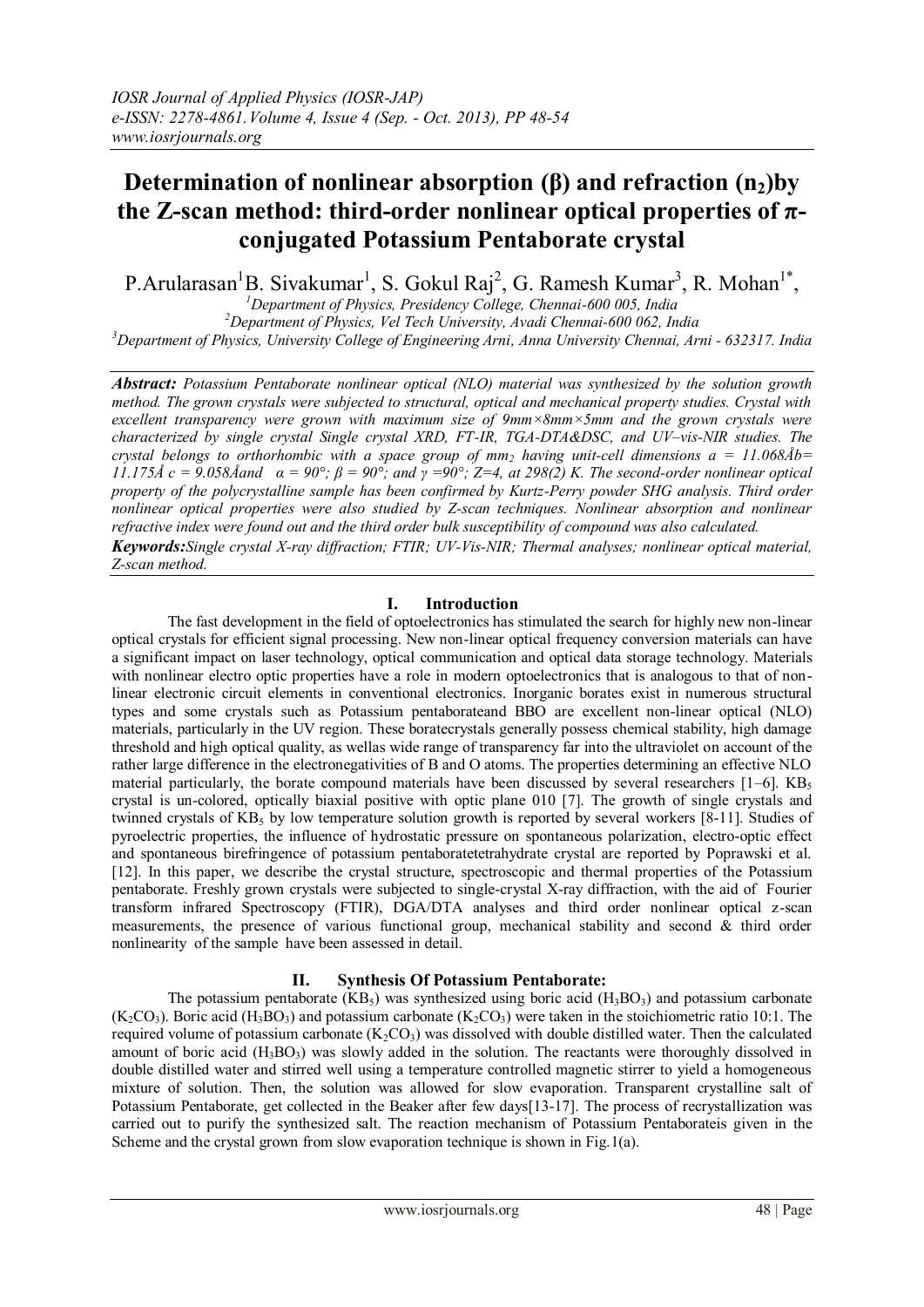

Schematic representation of potassium Pentaborate reaction

## **III. Characterization Studies:**

The unit cell dimension and X-ray intensity data of  $KB_5O_8H_4$  .4H<sub>2</sub>O was obtained on a EnrafNonius CAD 4 Bruker Kappa APEX II single crystal X-ray diffractometer equipped with MoK<sub>a</sub> radiation ( $\lambda$ =0.71073 Å). The FTIR spectrum of the title crystal was recorded in the frequency range 400-4000cm<sup>-1</sup> using a Bruker IFS 66V FT-IR spectrometer by KBr pellet method to identify the various functional groups present in the title crystal. Optical absorptions properties of the crystals were studied using a Varian Cary 5E UV-Vis-NIR spectrophotometer.Simultaneous Thermo gravimetric (TGA) and differential thermal analyses (DTA) were carried out using Perkin-Elmer TGA 7thermal analyzer and differential scanning calorimeter were carried out using Perkin-Elmer DSC 7 calorimetric analyzer. Third order nonlinear optical measurement of the  $KB_5O_8H_4$ .4H2O crystal has been studied using versatile Z-scan techniques.

## **IV. Results And Discussion:**

## **4.1 SINGLE CRYSTAL X – RAY DIFFRACTION:**

The grown crystal was subjected to single crystal X-ray diffraction study at roomtemperature using BRUKER NONIUS CAD4 single crystal X-ray diffractometer with MoKα radiation ( $λ = 0.71073$  Å). At room temperature KB<sub>5</sub> crystal belongs to orthorhombic system and the cell parameters are  $a = 11.068 \text{ Å}$ ,  $b = 11.175$ Å and c = 9.058 Å,  $\alpha = \beta = \gamma = 90^{\circ}$  and with unit cell volume V = 1116.38 (Å)<sup>3</sup> and these values match well with the corresponding values reported [4-8] given in parentheses.

#### **4.2MORPHOLOGY STUDIES**

The typical growth morphology of  $KB_5$  single crystal is shown in Fig.1 (b). The crystal has twelve visible faces out of which four are well defined. They are  $(2\ 0\ 0\ )$   $(0\ 0\ -2\ )$   $(1\ 3\ -2\ )$  and  $(2\ 3\ -1)$ . Among them,  $(0\ 0\ 0\ -2\ )$ 0 -2) is the smallest plane and  $(2\ 0\ 0)$  is the bigger plane. In the a-direction,  $(1\ 3\ -2)$  and  $(1\ 3\ 2)$  are the prominent morphological planes. The a-direction (a-axis) is along the length of the crystal. The b-direction (baxis) and c-direction (c-axis) are normal to (2 0 0) and planes and the c-axis also coincide with one of the edges of the crystal. Therefore it clearly suggests that the fastest growth occurs along the shortest crystallographic axis (a-axis) of the crystal.

## **4.3 FTIR VIBRATIONAL ANALYSIS:**

Fourier transform infrared spectrum of the  $KB_5$  sample was recorded in the range  $400 - 4000$  cm<sup>-1</sup> by employing Bruker IFS 66V FT-IR spectrometer using KBr pellet method.The recorded FT-IR spectra of Potassium Pentaborate crystal is shown in Fig. 2the observed bands and their assignments are listed in Table 2. The frequency observed at 3061 and 3381cm<sup>-1</sup> of  $KB_5$  crystal attributed to OH stretching vibrations. A Peak at  $1447 \text{ cm}^{-1}$  and  $1032 \text{ cm}^{-1}$  in the IR spectrum is assigned to the B-O terminal Stretching. The absorptions 1250 cm<sup>-1</sup>, 1108 cm<sup>-1</sup> and 1353 cm<sup>-1</sup> corresponds to the B-O asymmetric Stretching. The Peak at 780 cm<sup>-1</sup> and 930 cm<sup>-</sup> 1 are assigned to ring Stretching of B-O. In  $KB_5$ , the Peak at 703 cm<sup>-1</sup> corresponds to O-B-O terminal bending vibrations. The sharp absorption at  $508 \text{ cm}^{-1}$  is assigned to O-B-O ring bending.

## **4.4 THERMAL ANALYSIS:**

The TGA/DTA thermograms of the KB5 crystal obtained in the presence of nitrogen atmosphere with a heating rate of 10°C/min are shown in Fig.3. There is a weight loss of about 12 % in first stage due to the release of two water molecules present in the crystal lattice. This is accompanied by major weight loss of  $KB<sub>5</sub>$  occurring in two stages between 137 and 300 °C. It may due to devoid of any detectable amount of adsorbed or lattice entrapped water. Above that temperature decomposition takes place. The DTA analysis shows an endothermic transition was also carried out in the same atmospheric condition. There is an endothermic transition between 137 and 205 °C which is good in agreement with the TGA trace. The sharp endothermic peak at around 205 °C is assigned to melting point of the title compound. Sharpness of the endothermic peak observed in DTA shows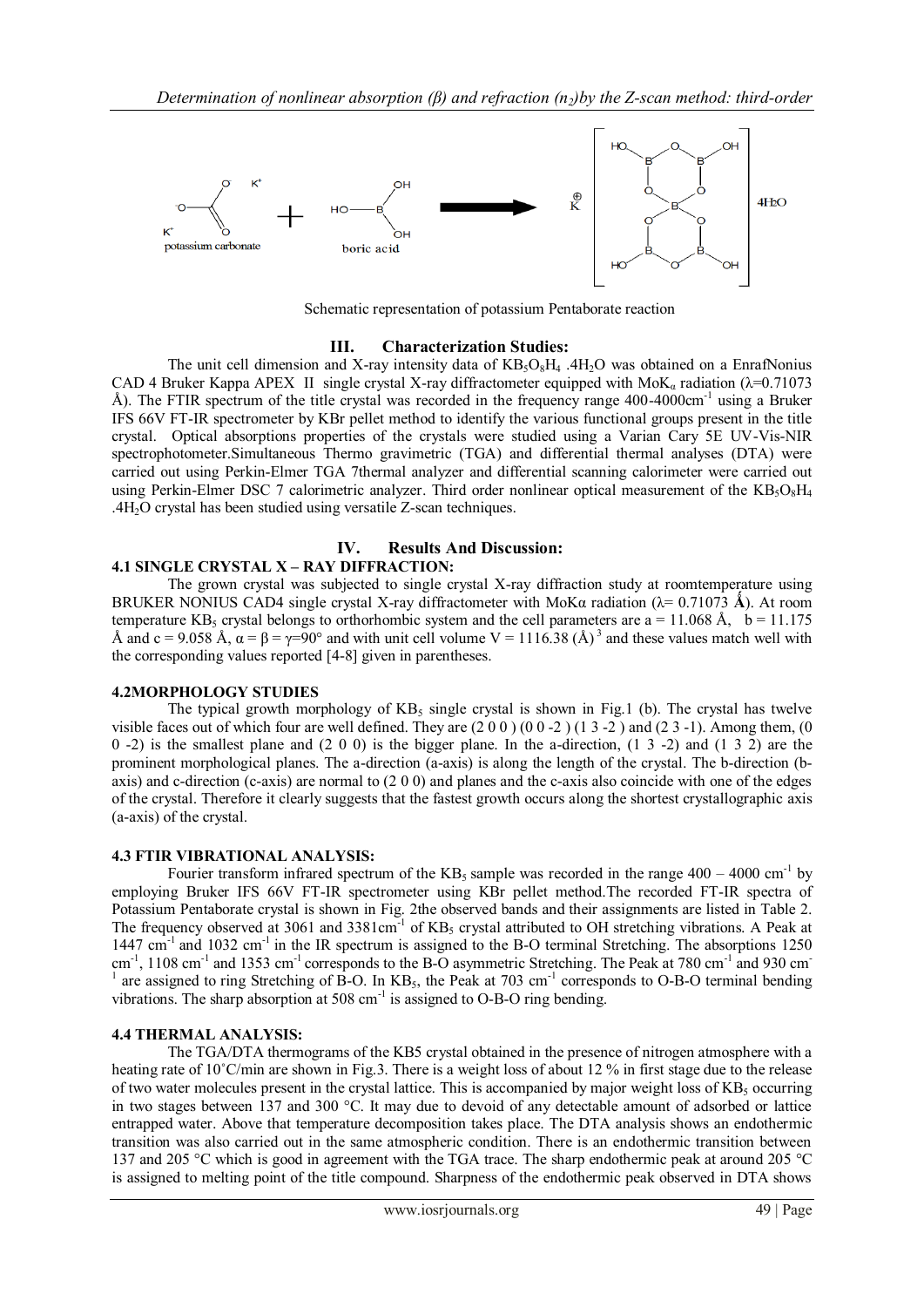good degree of crystallinity of the specimen. Hence it may be useful for making the NLO devices like second harmonic generator, frequency doublers below its melting point. There is a sharp endothermic peak at 203<sup>°</sup>C in the DSC, which confirms the decomposition of the compound.

#### **4.5 UV-VIS-NIR SPECTRAL ANALYSIS:**

The UV-Visible NIR spectrum gives limited information about the structure of the molecule because the absorption of UV and visible light involves promotion of the electron in  $\sigma$  and  $\pi$  orbital's from the ground state to higher energy states [13]. Transmittance spectra are very important for any NLO material because a nonlinear optical material can be of practical use only if it has wide transparency window. To find the transmittance range of KB5, the optical transmittance spectrum for the wavelengths range between 200nm to 1200 nm was recorded. A crystal of thickness 1mm was used for this analysis. A graph of transmission versus wavelength is shown in Fig. 5. From the graph, it is evident that  $KB<sub>5</sub>$  crystal has a UV cut-off around 200nm which is sufficiently low for SHG laser radiation at 1064nm and sufficiently low for THG laser radiation at 632.8nm or other application in the blue region. It is optically transparent in the UV-Visible NIR region with 75% transmission level. There is no considerable absorption of light to any appreciable extent in the visible range of electromagnetic spectrum, which is the intrinsic property of all boric iron complexes.

#### **4.6 Z-SCAN TECHNIQUE:**

The third- order nonlinearity of Potassium Pentaborate single crystals samples were investigated from the Z- scan technique, a simple and accurate method to determine both the nonlinear index or refraction,  $n_2$  and the nonlinear absorption coefficient,  $\alpha_2$ . The Z-scan experimental setup details have been reported elsewhere and therefore, only a brief description is presented here. The Z-scan experiments were performed using a 632.8 nm He-Ne laser beam, which was focused by 20 cm focal length lens. The typical laser source and sample parameters used for the experiment are tabulated in Table.3. Basically, the method consists in translating the nonlinear sample through the focal plane of a tightly focused Gaussian beam and monitoring the changes in the far field intensity pattern. For a purely refractive nonlinearity, the light field induces an intensity dependent nonlinear phase and as a consequence of the transverse Gaussian intensity profile, the sample presents lens-like behaviour. The induced self-phase modulation has the tendency of defocusing or re-collimating the incident beam, depending on its Z position with respect to the focal plane. By monitoring the transmittance change through a small circular aperture placed at the far-field position, one is able to determine the nonlinear refractive index. Any nonlinear absorption present at the sample can be found from this measurement by removing the aperture (open aperture z scan) shown in Fig 6(a),(b)[19-23]. In this case, once the sample is scanned through the laser beam focal plane the sample transmittance is measured as function of the intensity. With this procedure we generate z scan signatures and the transmittance change between the peak and the valley  $\Delta T_{p-v}$  can be extracted from them. Using the relation;

$$
\Delta T_{p-v} = \frac{0.406 (1 - S)^{0.25}}{\Delta \phi_o} \quad \dots \quad (1)
$$

where  $S = 1 - e$  $-r_a^2$  $\frac{\omega_a^2}{\omega_a^2}$  is the aperture linear transmittance,  $\Delta \phi_0$  is the on-axis phase shift. The on-axis phase shift is related to the third-order nonlinear refractive index by

$$
[\Delta \Phi_0] = k n_2 L_{eff} I_0 \dots \dots \dots \tag{2}
$$

where  $k = \frac{2\pi}{\lambda}$  $\frac{2\pi}{\lambda}$ ,  $L_{eff} = \frac{[1-e^{-\alpha L}]}{\alpha}$  $\frac{z}{\alpha}$  is the effective thickness of the sample,  $\alpha$  is the linear absorption coefficient, L the thickness of the sample,  $I_0$  is the on-axis irradiance at focus and  $(n_2)$  is the third-order nonlinear refractive index.

The nonlinear absorption and refractive index of Potassium Pentaborate crystals (thickness  $\approx$ 1.7mm) were estimated using the above formalism for the laser beam of intensity 60mW and of wavelength of 632.8 nm. Depending on whether nonlinear refraction is positive or negative the sample causes an additional focusing or defocusing. In the most reported experiments,  $0.1 < S$  (transmittance)  $< 0.5$  has been used for determining nonlinear refraction. Obviously, the *S* = 1 corresponds to the collection of all transmitted light and therefore is insensitive to any nonlinear beam distortion due to nonlinear refraction  $[24-26]$ . Nonlinear refractive index  $(n_2)$ of KB<sub>5</sub> was calculated as  $15.8770 \times 10^{-7}$  cm<sup>2</sup>/W and the value of nonlinear absorption coefficient has been measured from the open Z-scan as  $\beta \sim 4.0128x 10^{-3}$  cm/W.

#### **V. Conclusion:**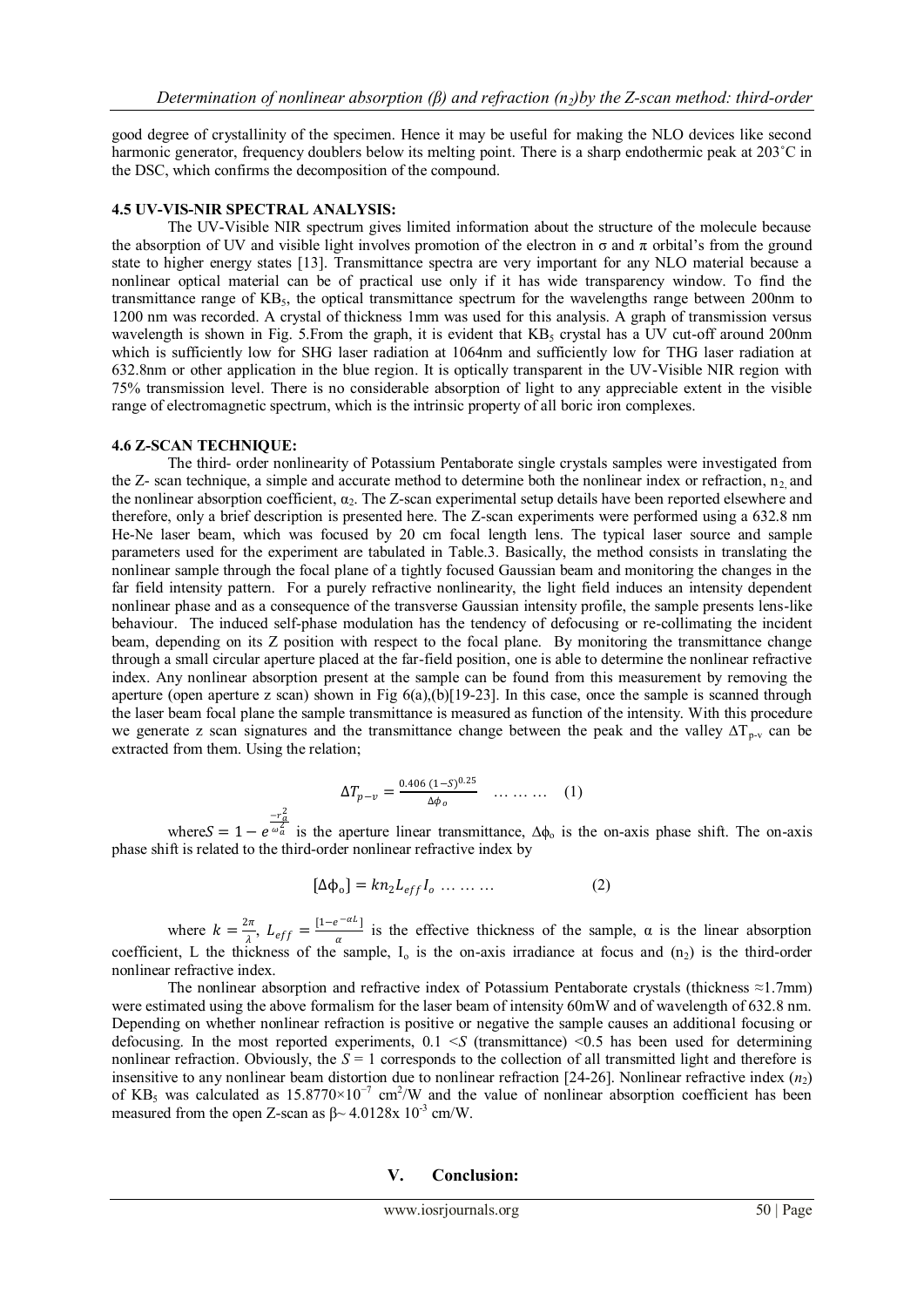Single crystals of potassium Pentaborate have been grown by slow evaporation as well as slowing cooling technique. The grown samples were characterized by various tools like Single crystal XRD, UV-Vis-NIR, FTIR, thermal, SHG and THG analysis. Single crystal XRD confirms that the material crystallizes in an orthorhombic crystal system with point group mm2. UV-Vis-NIR studies reveals the wide transparency nature of the crystal FTIR studies confirm the various functional groups present in the crystal and vibrational structure of the compound has also been elucidated. Thermal analysis through DSC shows that the crystal is thermally stable up to 203°C. The third order nonlinear measurement using Z-scan techniques reveals the positive nonlinearity (self focusing) exhibited by the title compound. The nonlinear refractive and nonlinear absorption coefficient of the crystal at 632.8 nm has been found to be  $n_2=15.8770\times10^{-7}$  cm<sup>2</sup>/Wand β $\sim 4.0128x 10^{-3}$  cm<sup>2</sup>/W respectively.

#### **References**

- [1] W.F. Linke, A. Seidel, Solubilities of Inorganic and Metal- Organic Compounds, 4th ed., American Chemical Society, Washington DC, (1965).
- [2] Masao Kodama Ultrasonic J. Non-Crystal., Solids 127 (1991) 65-74.
- [3] O. Sahin, M. Ozdemir, N. GenliJ. of Crystal Growth 260 (2004) 223-231.
- [4] H. Gurbuz, G. Badem, A.N. Bulutcu J. of Crystal Growth 283 (2005) 222-229.
- [5] Christopher G. SalentineInorg. Chem. 26 (1987)128-132.
- [6] Chuangtian Chen, Yicheng Wu, Rukang Li, J. Crystal Growth 99 (1990) 790-798.
- [7] Becker P., Held P. and Bohaty L. Cryst. Res. Technol., 35(2000)1251-1262.
- [8] Abraham Rajasekar S., Thamizharasan K., Joe G.M. Jesudurai., PremAnand D. and Sagayaraj P. Mater. Chem. Phys.,84 (2004)157-161.
- [9] Becker P. Advanced Materials, 10 (1998) 979-992.
- [10] Dewey Jr C.F., Cook Jr W.R., Hodgson R.T. and Wynne J.J. Appl. Phys. Lett, 26 (1975) 714-715.
- [11] Dewey, H.J. Appl. Phys. Lett, 26(1976) 714-718.
- [12] R. Poprawski, E. Pawlik, S. Matyjasik, B. Kosturek, Ferroelectrics 159 (1994) 103-118.
- Y. Mori, T. Sasaki, Bull. Mater. Sci. 22 (1999) 399-403.
- [14] Xue Dong Fing, Zhang Siyvan, Phys. Status Solidi B 200 (1997) 351-358.
- [15] C.G. Gurzadyan, R.K. Ispiryan, Int. J. Non-linear Opt. Phys. 3 (1992) 533-540.
- [16] A. Miniewicz, Y. Marqueton, R. Poprawski, Spectrochim. Acta 49-A (1993) 891-1043.
- E.N. Fedorava, A.P. Elisev, L.I.T. Isasaenko, Appl. Spectrosc. 55 (1991) 867-874.
- [18] S. K. Kurtz, T. T. Perry, J. Appl. Phys. 39 (1968) 3798-3814.
- $\begin{bmatrix} 19 \\ 120 \end{bmatrix}$  S. Bian, J. Frejlich Appl. Phys. B 64 (1997)539-546.<br>
[20] G. TsigaridasM. Fakis I. PolyzosP. Persephonis V. Gian
- [20] G. TsigaridasM.Fakis I. PolyzosP.PersephonisV.GiannetasAppl. Phys. B 77(2003)71-75.
- [21] G. Toci, M. Vannini, R. Salimbeni, M.A. Dubinskii, E. Appl. Phys. B 71(2000) 907-910.
- [22] M. Yin, H.P. Li, S.H. Tang, W. Ji Appl. Phys. B 70(2000) 587-591.
- [23] K.P.Uunnikrishnan, J. Thomas, V.P.N.Nampoori C.P.V.Gallabhan Appl. Phys. B 75 (2002) 871-874.
- [24] M. Sheik-Bahae, A.A. Said, E.W. VanStryland, Opt. Lett. 14 (1989) 955-957.
- [25] E.W. Vanstryland, M. Sheik-Bahae, in: M.G. Kuzyk, C.W. Dirk (Eds.), Characterisation Techniques and Tabulation for Organic Nonlinear Materials, 2<sup>nd</sup> ed., Marcel Dekker Inc., (1998)
- [26] T. Kanagasekaran, P. Mythili, P. Srinivasan, A.Y. Nooraldeen, P.K. Palanisamy, R. Gopalakrishnan, Cryst. Growth Des. 8 (2008) 2335-2339.

#### **FIGURE CAPTIONS**

- Fig.1. (a)  $KB_5$  crystals grown from slow (b) Morphology of  $KB_5$  single crystal
- Fig.2. FTIR spectra of  $KB<sub>5</sub>$  single crystal
- Fig.3. TG-DTA Curve of  $KB<sub>5</sub>$  single crystal
- Fig.4. DSC curve of  $KB_5$  single crystal
- Fig.5. UV-Vis-NIR spectra of  $KB_5$  single crystal
- Fig.6. Schematic diagram of the Z-scan technique

Fig.7. (a) Closed aperture Z-scan signature of  $KB_5$  single crystal(b) Open aperture Z-scan signature of  $KB_5$ single crystal

| Table 1: Unit cell parameters of $[K(H_4B_5O_{10})].4H_2O$ |  |
|------------------------------------------------------------|--|
|------------------------------------------------------------|--|

| Empirical formula   | $[K(H_4B_5O_{10})]$ .4H <sub>2</sub> O           |
|---------------------|--------------------------------------------------|
| Formula Weight      | 293g                                             |
| Crystal space group | orthorhombic crystal system with point group mm2 |
| Unit cell dimension | $a = 11.068$ Å                                   |
|                     | $b = 11.175 \text{ Å}$                           |
|                     | $c = 9.058$ Å and                                |
|                     | $\alpha = \beta = \gamma = 90^{\circ}$           |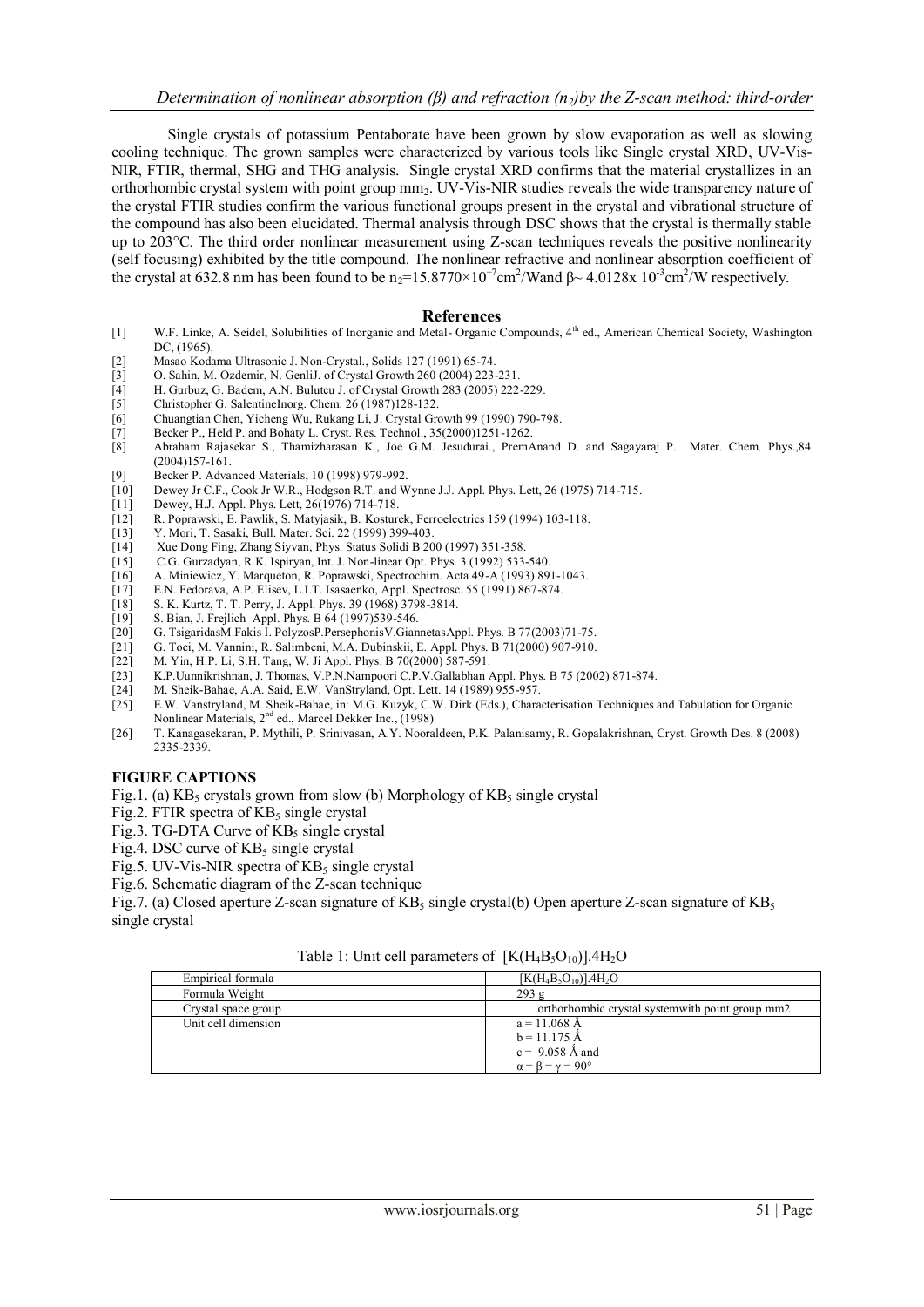| Wave number $(cm-1)$ | <b>Assignments</b>            |  |
|----------------------|-------------------------------|--|
| 508                  | OBO- ring bending             |  |
| 703                  | OBO - terminal bending        |  |
| 780                  | BO - ring stretching          |  |
| 930                  | BO - ring stretching          |  |
| 1032                 | BO - terminal stretching      |  |
| 1108                 | BO - asymmetric stretching    |  |
| 1250                 | BO - asymmetric stretching    |  |
| 1353                 | BO - asymmetric stretching    |  |
| 1447                 | BO - terminal stretching      |  |
| 2489                 | $BH - boron octet$ stretching |  |
| 3061                 | OH - stretching               |  |
| 3381                 | OH - stretching               |  |

Table 2: FTIR assignments of Potassium Pentaborate

|  |  | Table.3. Laser source and sample parameters used for Z-scan experiment |  |
|--|--|------------------------------------------------------------------------|--|
|--|--|------------------------------------------------------------------------|--|

| S.No. | Parameter                               | <b>Observed value</b> |
|-------|-----------------------------------------|-----------------------|
| 1.    | Wave length of the source $(\lambda)$   | 632.8nm               |
| 2.    | Laser power $(P)$                       | 60 <sub>mw</sub>      |
| 3.    | Optical path length (L)                 | 160cm                 |
| 4.    | Sample thickness (1)                    | $1.70$ mm             |
| 5.    | Beam radius $(\omega_1)$                | 2mm                   |
|       | Aperture radius of the detector $(r_a)$ |                       |
| 6.    | (1) closed aperture                     | 4 <sub>mm</sub>       |
|       | (2) open aperture                       | 20 <sub>mm</sub>      |
| 7.    | Beam radius at aperture $(\omega_a)$    | 2mm                   |
| 8.    | Focal length of the lens                | 20cm                  |
| 9.    | Rayleigh length                         | 7.320 mm              |





 $Fig (b)$ 

Fig.1. P.Arularasan et.al.,

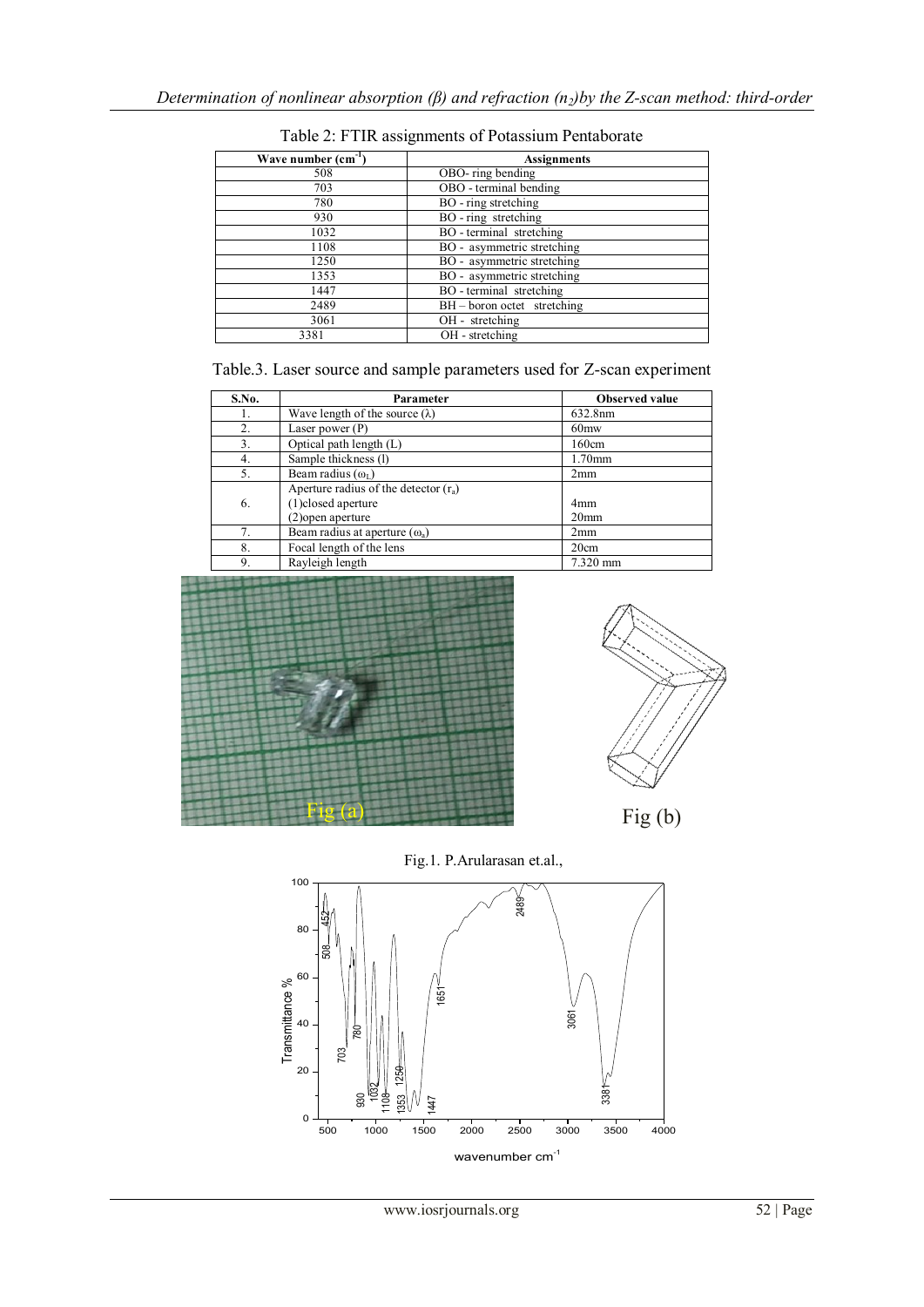

Fig. 2.P.Arularasan et.al.,

Fig.3. P.Arularasan et.al.,



Fig. 4.P.Arularasan et.al.,